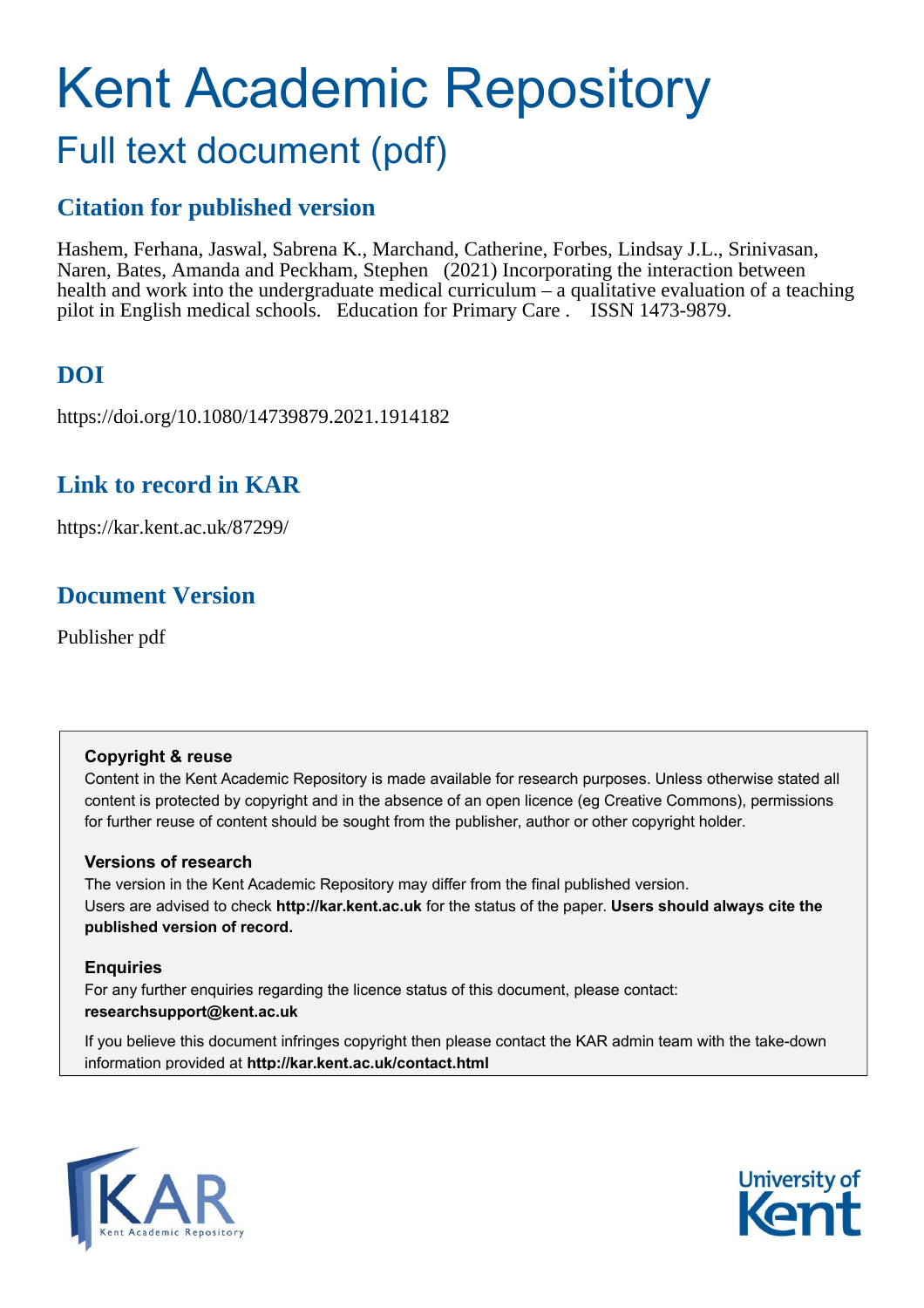

**Education for Primary Care**

**ISSN: (Print) (Online) Journal homepage:<https://www.tandfonline.com/loi/tepc20>**

# **Incorporating the interaction between health and work into the undergraduate medical curriculum – a qualitative evaluation of a teaching pilot in English medical schools**

**Ferhana Hashem, Sabrena Jaswal, Catherine Marchand, Lindsay Forbes, Naren Srinivasan, Amanda Bates & Stephen Peckham**

**To cite this article:** Ferhana Hashem, Sabrena Jaswal, Catherine Marchand, Lindsay Forbes, Naren Srinivasan, Amanda Bates & Stephen Peckham (2021): Incorporating the interaction between health and work into the undergraduate medical curriculum – a qualitative evaluation of a teaching pilot in English medical schools, Education for Primary Care, DOI: [10.1080/14739879.2021.1914182](https://www.tandfonline.com/action/showCitFormats?doi=10.1080/14739879.2021.1914182)

**To link to this article:** <https://doi.org/10.1080/14739879.2021.1914182>

| 3 | © 2021 The Author(s). Published by Informa<br>UK Limited, trading as Taylor & Francis<br>Group. | 雦<br>Published online: 16 May 2021. |
|---|-------------------------------------------------------------------------------------------------|-------------------------------------|
|   | Submit your article to this journal                                                             | Article views: 138                  |
|   | View related articles C                                                                         | View Crossmark data C<br>CrossMark  |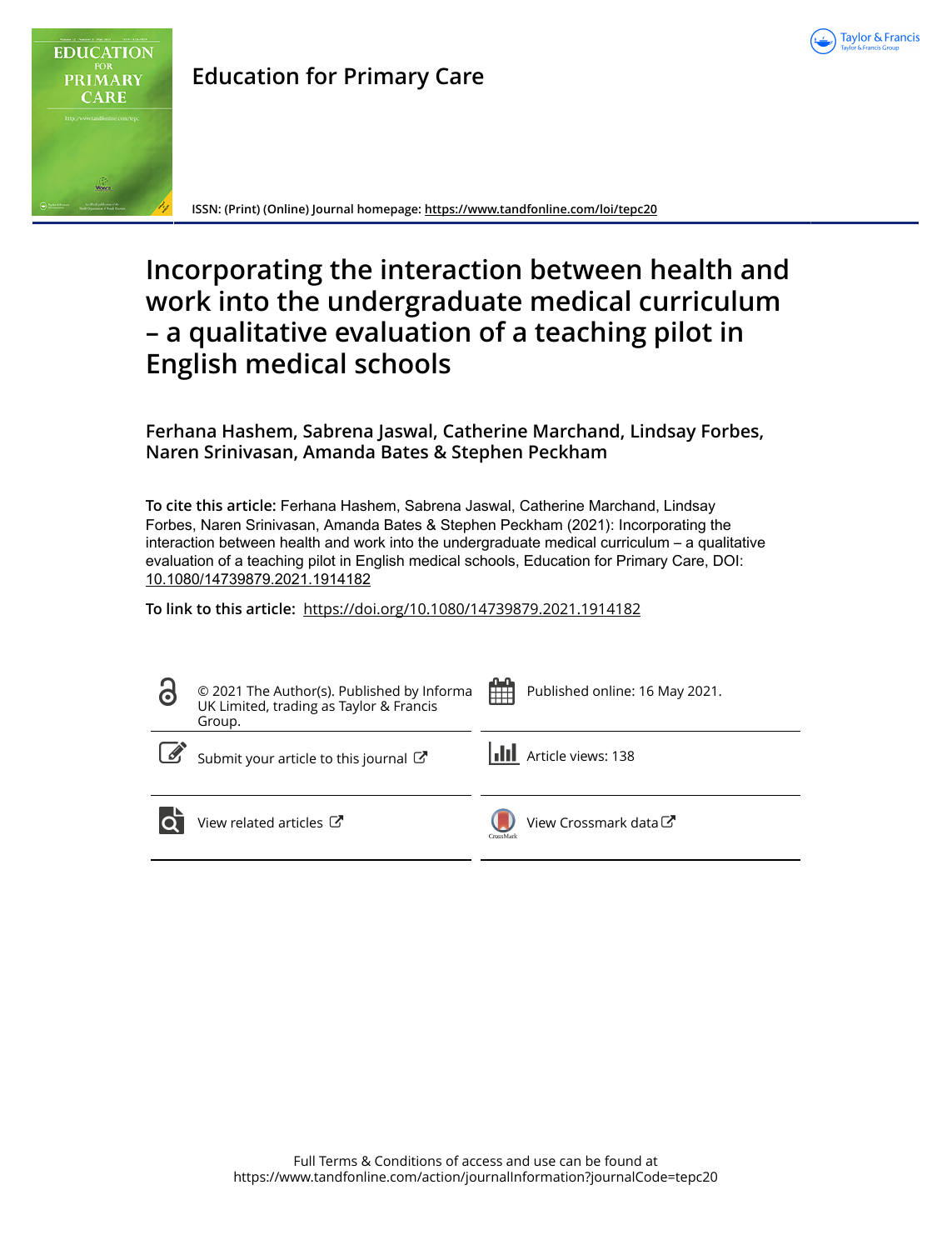#### RESEARCH ARTICLE

**a** OPEN ACCESS **a** Check for updates

# **Incorporating the interaction between health and work into the undergraduate medical curriculum – a qualitative evaluation of a teaching pilot in English medical schools**

Ferhana Hashe[m](http://orcid.org/0000-0002-2544-1350) D<sup>[a](#page--1-0)</sup>, Sa[b](#page--1-0)rena Ja[s](http://orcid.org/0000-0002-4654-9520)wal D<sup>b</sup>, Catheri[n](http://orcid.org/0000-0002-2995-5359)e Marchand D<sup>a</sup>, Lindsay Forbes D<sup>a</sup>, Naren Srinivasan D<sup>a.c</sup>, Amand[a](#page--1-0) Bates<sup>a</sup> and Stephen Peckha[m](http://orcid.org/0000-0002-7002-2614) **[a](#page--1-0)** 

<sup>a</sup>Centre for Health Services Studies, University of Kent, Canterbury, UK; <sup>b</sup>School of Occupational Therapy, Faculty of Health, Dalhousie University, Halifax, Nova Scotia, Canada; 'Swanscombe and Bean Partnership, Kent, United Kingdom

#### **ABSTRACT**

**Introduction**: There is a growing recognition of the impact of work on health both positive and negative. It is important that all health care professionals are equipped to understand the effects of work and worklessness on health and help patients remain in work or manage a healthy return to work where appropriate. Despite explicit reference to health and work in the General Medical Council's *Outcomes for Graduates*, currently, this is not a theme that is integrated across the undergraduate medical curricula.

**Aim**: This study evaluates medical tutors' and undergraduates' perspectives of a selection of health and work topics in a teaching pilot to consider the suitability and appropriateness for delivery, integration into the curriculum, tailoring of the resources, and appropriateness and expected attainment of learning objectives.

**Methods**: Qualitative, semi-structured interviews and focus groups were carried out with five medical tutors and 36 undergraduates. Interviews and focus groups were recorded, transcribed and thematically analysed.

**Results**: Medical tutors and undergraduates identified suitability of appropriate subject specialities and years of teaching, whether learning objectives were important and if these had been achieved, and recommendations for future delivery.

**Discussion**: Medical tutors were committed to delivering the health and work topics with the flexibility of tailoring the resources to existing subject specialities and with respect to the year of study. Learning objectives were perceived appropriate by tutors, despite ambivalence about their importance from some undergraduates. Resources were identified as having relevance to public health undergraduate teaching and during general practice placements.

# **Introduction**

The [General Medical Council's \(GMC\) Outcomes for](https://www.gmc-uk.org/-/media/documents/dc11326-outcomes-for-graduates-2018_pdf-75040796.pdf)  [graduates \[2018\]](https://www.gmc-uk.org/-/media/documents/dc11326-outcomes-for-graduates-2018_pdf-75040796.pdf) states that all newly qualified doctors should be able to carry out a fitness for work conversation with patients [[1\]](#page--1-2). Despite the explicit requirement for the inclusion of health and work in the undergraduate curriculum, medical schools face great challenges with incorporating these principles due to timetabling constraints on students and staff, which relegates this professional outcome to the fringes of the curriculum [[2\]](#page--1-3). Although medical tutors acknowledge the importance of health and work consultation skills, there are significant barriers that limit the extent of its inclusion. These barriers include: the lack of expertise and familiarity on how health and work can be incorporated into core subjects; the lack of space in the curriculum; the lack of demand from students and until recently (prior to the publication of *Outcomes for graduates*), the lack of direct reference to health and work topics as a required qualification standard [\[2](#page--1-3)].

Interest in health and work has grown in salience with UK healthcare professionals culminating in the [2019 Healthcare Professionals' Consensus Statement](https://www.aomrc.org.uk/wp-content/uploads/2019/04/Health-Work_Consensus_Statement_090419.pdf)  [for Action for Health and Work](https://www.aomrc.org.uk/wp-content/uploads/2019/04/Health-Work_Consensus_Statement_090419.pdf) recognising the relationship between employment and health noting it as enduring, close and complex [[3\]](#page--1-4). In 2017, the UK Government set out a policy aimed at supporting disabled people and people with long-term conditions to enter and stay in work in the command paper *Improving Lives: The future of work, health and disability* [\[4](#page--1-5)]. It identified the need to integrate health and work into undergraduate healthcare curricula and improve the skills of healthcare professionals to support people into

CONTACT Ferhana Hashem **۞** F.Hashem@kent.ac.uk **D** Centre for Health Services Studies, University of Kent, George Allen Wing, Cornwallis Building, Canterbury CT2 7NF, United Kingdom

© 2021 The Author(s). Published by Informa UK Limited, trading as Taylor & Francis Group.

This is an Open Access article distributed under the terms of the Creative Commons Attribution-NonCommercial-NoDerivatives License (http://creativecommons.org/licenses/by-ncnd/4.0/), which permits non-commercial re-use, distribution, and reproduction in any medium, provided the original work is properly cited, and is not altered, transformed, or built upon in any way.

**ARTICLE HISTORY**  Received 17 September 2020 Revised 22 February 2021 Accepted 23 March 2021

#### **KEYWORDS**

Health; work; medical education; undergraduate curriculum; clinical training; pedagogy

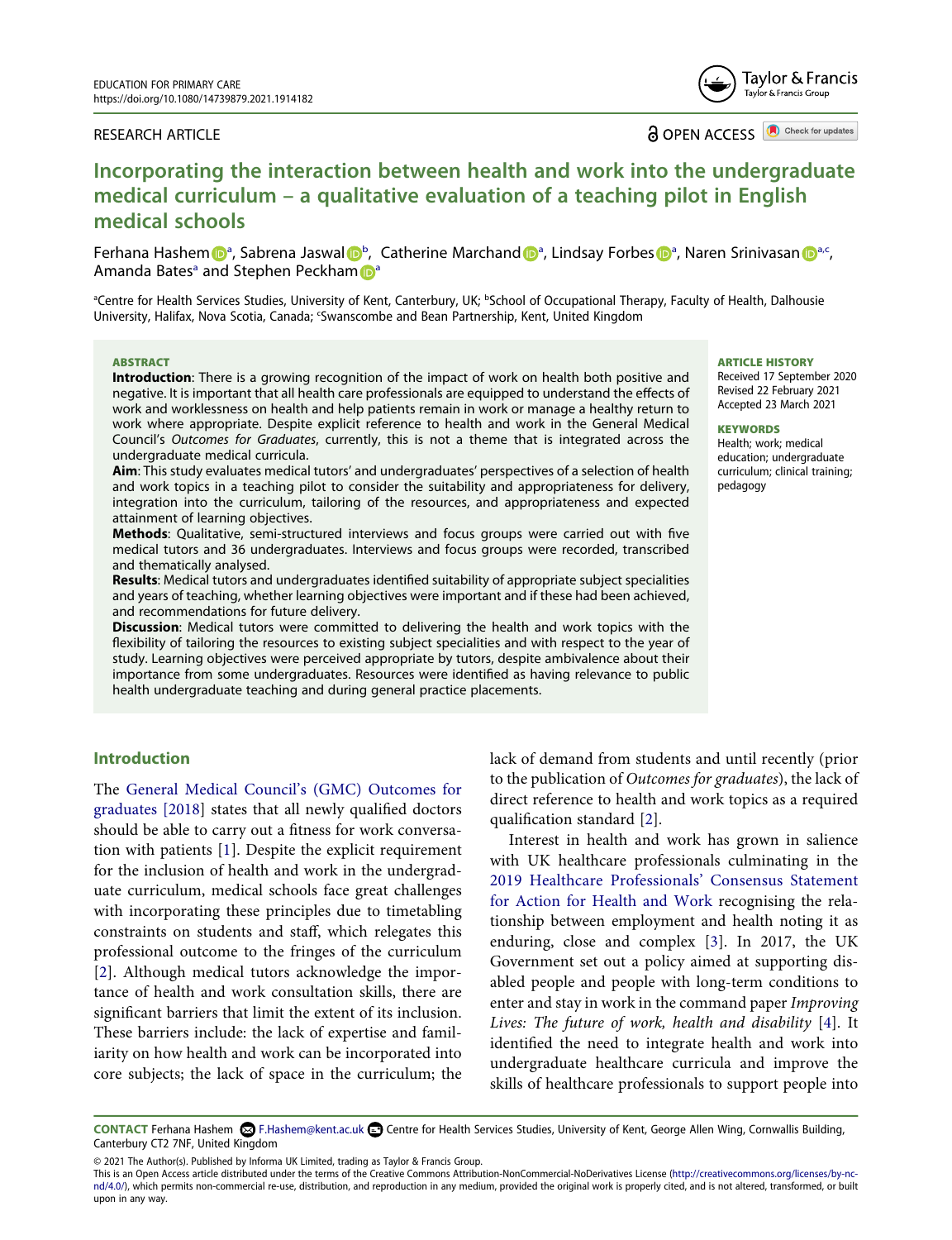work and to stay in work, reflecting the positive effects of work on health [\[3](#page--1-4),[5\]](#page--1-6). There are a range of possible types of work including paid employment, volunteering, caring and studying that may be considered work in the sense of meaningful activity and carry similar benefits to work as paid employment [\[4](#page--1-5),[5\]](#page--1-6).

Frequently, health and work are regarded as topics that fall under the speciality of Occupational Medicine (OM) [[6\]](#page--1-7). Evidence suggests that the teaching of OM is poorly represented in undergraduate training, partly due to perceived difficulties in teaching the subject, and the challenges posed by accommodating large numbers during workplace visits [[6\]](#page--1-7). Its decline in the curriculum is leading to a loss of experience of tutors able to teach about work-related illness or advise on fitness for work [[7\]](#page--1-8). Topics covered in OM are relevant to nearly every speciality especially to primary care and public health [[8\]](#page--1-9), yet it has not been a compulsory part of the undergraduate curriculum [\[7](#page--1-8)]. Teaching health and work to undergraduates is therefore vital as they will be required to manage most work-related problems as general practitioners or hospital doctors [\[7](#page--1-8)].

This paper discusses the findings of a qualitative evaluation of a pilot of a newly developed set of curriculum resources on health and work carried out in English medical schools. A selection of topics was taught at five medical schools across one term (Autumn 2019). The resources were designed by a team based at the University of Kent (authors of this paper) in consultation with the 'Health and Work Curriculum' (HaWC) writing group, and commissioned by Public Health England and the Work and Health Unit (Department for Health and Social Care and Department for Work and Pensions), as part of the Work as a Health Outcome Programme. The overall aim of this programme is to support healthcare professionals to: feel more confident and discuss health and work with patients; have conversations with patients leading to some sort of work as a meaningful activity; and enable patients to feel more supported to understand the value of work to their health.

The resources were designed by the research team, clinicians, academics and service users assembled in the HaWC writing group. The HaWC was involved with identifying topics, developing learning objectives, determining curriculum content and contributing to writing core components of the curriculum. The materials consisted of 16 PowerPoint slide-sets (with PowerPoint notes) divided into three learning frameworks. None of the researchers were involved in the teaching. The tutors adapted the resources with the relevant GMC *Outcomes for Graduates* embedded in each slide-set, with lecturer notes as guidance. [Table 1](#page--1-10) shows where the topics were used in each curriculum. Following piloting, the teaching resources were made available on Health Education England's (HEE) *e-Learning for Health* website: [Health and Work in Medical](https://www.e-lfh.org.uk/programmes/health-and-work-in-undergraduate-medical-education/) [Education](https://www.e-lfh.org.uk/programmes/health-and-work-in-undergraduate-medical-education/) without any restrictions on access.

This study aimed to explore medical tutors' and undergraduates' perspectives on a selection of piloted teaching materials to identify the suitability of appropriate subject specialities and years of teaching, importance of learning objectives and if these had been achieved, and key recommendations for future delivery. Both sets of views helped with amending the teaching materials before being launched in July 2020 on HEE's *e-Learning for Health* website.

## **Methods**

#### *Research design*

We utilised qualitative methods associated with the interpretivist research paradigm [[9](#page--1-11)[,10](#page--1-12)]. One to one interviews (face-to-face or telephone) were undertaken with medical tutors following teaching delivery to encourage exploratory conversations with the researchers to gain an in-depth understanding of the tutors' perceptions of the teaching and learning dynamics. Focus groups were carried out face-to-face with undergraduates to facilitate peer discussion to enable the researchers to understand the interaction between individuals and the group when discussing their learning experience [\[11,](#page--1-13)[12](#page--1-14)].

[Table 1](#page--1-10) indicates which topics were piloted, the year group and class size at each of the medical schools.

**Table 1.** Topics piloted, year groups and class size.

| Medical<br>School<br>Site<br>Code | Year           | Class size   | <b>Topic</b>                                          | Where hest<br>delivered in<br>the<br>curriculum |
|-----------------------------------|----------------|--------------|-------------------------------------------------------|-------------------------------------------------|
| 1                                 | Year           | $~100 - 160$ | Work and health; Talking                              | Epidemiology                                    |
|                                   | $\overline{2}$ |              | about work with                                       | & Public                                        |
|                                   |                |              | patients                                              | Health                                          |
|                                   |                |              | (Learning Framework 1)                                |                                                 |
| 2                                 | Year           | 120 (over    | Recognising illness that                              | Lifestyle                                       |
|                                   | $\mathfrak{p}$ | two          | may be caused by work                                 | medicine                                        |
|                                   |                | classes)     | (Learning Framework 2)                                |                                                 |
| 3                                 | Year           | $~100 - 150$ | Work & health; Talking                                | General                                         |
|                                   | 2              |              | about work with<br>patients (Learning<br>Framework 1) | Practice                                        |
| $4^a$                             |                |              |                                                       |                                                 |
| 5                                 | Year           | 10           | Work & health; Talking                                | General                                         |
|                                   | 3              |              | about work with                                       | Practice                                        |
|                                   |                |              | patients; (Learning                                   |                                                 |
|                                   |                |              | Framework 1) Fitness                                  |                                                 |
|                                   |                |              | for work and the fit note                             |                                                 |
|                                   |                |              | (Learning Framework 2)                                |                                                 |
| 6                                 | Year<br>4      | ~100         | Work & health (Learning<br>Framework 1)               | <b>Public Health</b>                            |
|                                   |                |              |                                                       |                                                 |

<sup>a</sup>Unable to proceed with pilot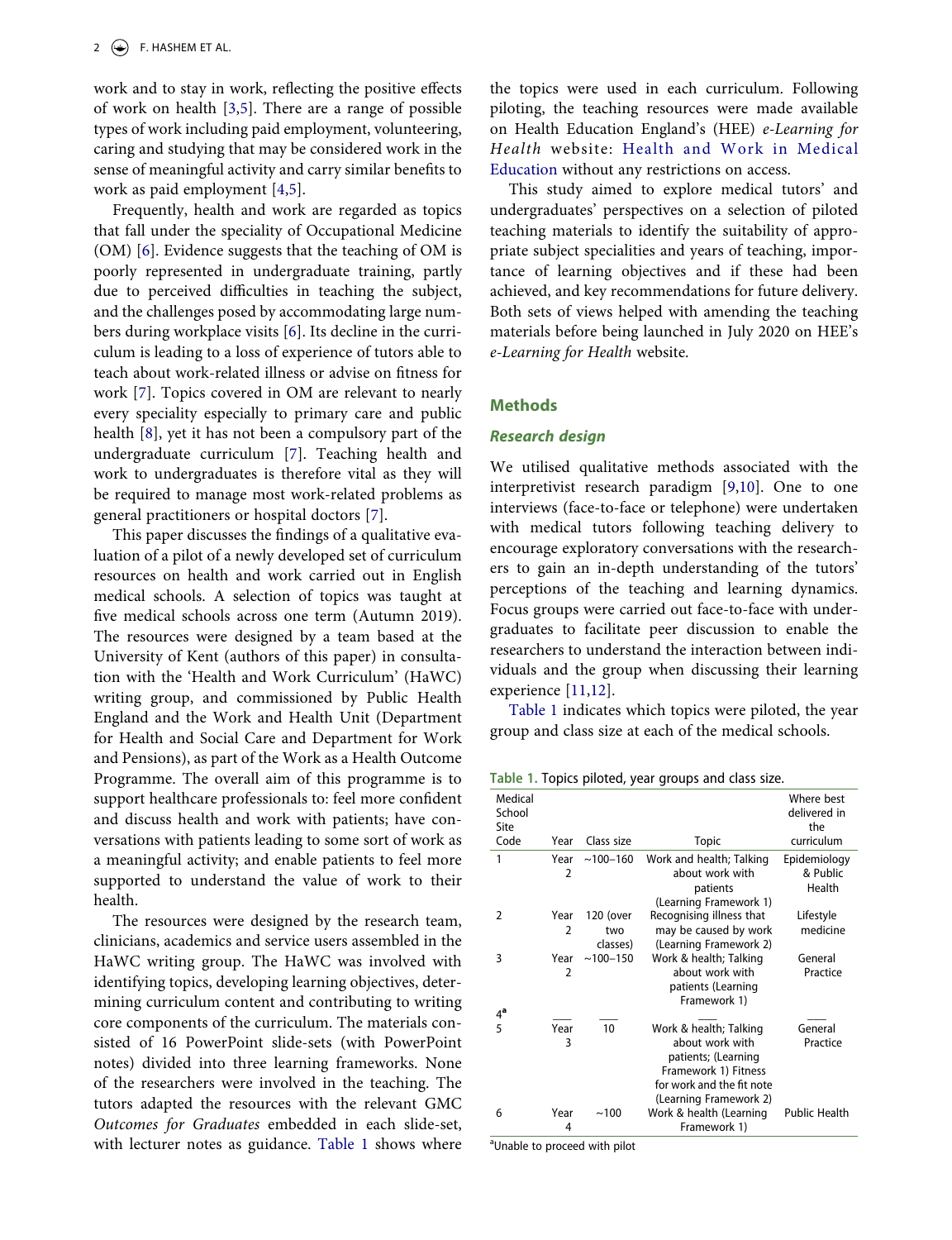## **Sampling medical schools**

Purposive sampling was used to recruit medical schools with a mixture of snowballing techniques, general email circulars to medical school Deans and through personal contacts. One medical school dropped out due to timetabling constraints and delays in approval via its University ethics committee (Site 4), with five schools completing the pilot. The schools were based across England: one in the South East, two in the East of England and two in the West Midlands. Our purposive sampling approach was based upon curriculum type, teaching approach, core syllabus content, and assessment of pre-existing health and work topics in the curriculum, centred upon a mapping exercise undertaken prior to the pilot ([https://kar.kent.ac.uk/](https://kar.kent.ac.uk/77926/) [77926](https://kar.kent.ac.uk/77926/)) [\[13](#page--1-15)].

## **Participants and recruitment**

Course tutors directly involved in teaching for the pilot were sent a participant information letter by the research team asking them to take part in a semistructured interview. Due to constraints on medical tutors' time, we were unable to interview tutors from all schools. Only lead tutors who taught the topics were interviewed. Informed written consent was obtained from all interviewees. Semi-structured interviews were undertaken by researchers with tutors following teaching and took place at their medical school, general practice surgery or over the telephone.

Medical undergraduates were invited to take part in one focus group after their teaching session by their course tutors who sent them a participant information letter by email. The course tutors were the gatekeepers to the student participants. Only students who were taught using the resources were invited to participate. Informed written consent was obtained at the focus groups taking place at students' medical schools or general practice surgery and was facilitated by a researcher.

# **Data collection**

One-to-one interviews with course tutors were facilitated by the use of a semi-structured interview guide designed by members of the team (SJ and CM) (see [Appendix A](#page--1-16)). The interviews lasted approximately 30 minutes. The interviews were audio-recorded and transcribed.

All focus groups with undergraduates were facilitated by a topic guide designed by members of the team (SJ and CM) (see [Appendix B](#page--1-17)). The length of the focus groups ranged from 32 minutes to 72 minutes. These were audio-recorded and transcribed. All data was collected by two members of the research team (SJ and CM) with research experience in health promotion, medical school curriculum and health communication, and wellbeing, organisational and occupational health psychology respectively [[11,](#page--1-13)[12](#page--1-14)]. Data collection dates for focus groups and interviews are given in [Table 2](#page--1-18).

# **Data analysis**

Interview and focus group data were analysed using thematic framework analysis including the following steps [[14](#page--1-19)]: familiarisation of the transcript, identifying themes, indexing the data including highlighting quotes and comparing within and between participants, and charting and mapping the quotes according to the themes identified. Interpreting frequency of comment, and achieving internal consistency and reliability was attained between researchers (FH, SJ and CM) by comparing and contrasting analysis, and refuting areas of disagreement to reach a consensus [[15\]](#page--1-20). Analysis was aided by the use of a qualitative software analysis programme (NVIVO Pro 12) [[14,](#page--1-19)[16](#page--1-21)].

# **Results**

Five medical tutors took part in a one-to-one interview after completing their pilot teaching. Thirty-six medical undergraduates took part in five different focus groups (see [Table 2\)](#page--1-18).

#### *Suitability and appropriateness*

The medical tutors were asked where they felt the teaching resources could be interwoven within the existing curriculum at their medical schools. One tutor in Site 2 noted that he was able to adapt the resources on the topic *Recognising illness that may be caused by work* and combined it into another topic on lifestyle medicine.

|                          | Post-pilot interview<br>with medical course<br>tutors |     | Focus group with<br>medical<br>undergraduates |     |
|--------------------------|-------------------------------------------------------|-----|-----------------------------------------------|-----|
| Medical School Site Code | Date                                                  | No. | Date                                          | No. |
|                          | 7/1/2020                                              |     | 24/1/2020                                     | 4   |
| 2                        | 10/12/2019                                            |     | 10/12/2019                                    | 9   |
| 3                        | 04/12/2019                                            |     | 27/11/2019                                    | 8   |
| 4ª                       | 18/12/2019                                            | n/a |                                               |     |
| 5                        | 15/11/2019                                            |     | 15/11/2019                                    | 10  |
| 6                        | 5/12/2019                                             |     | 5/12/2019                                     | 5   |
| Total                    |                                                       |     |                                               | 36  |

<sup>a</sup>Interview with medical tutor at Site 4 was a follow-up exploratory interview to understand reasons for non-continuation of pilot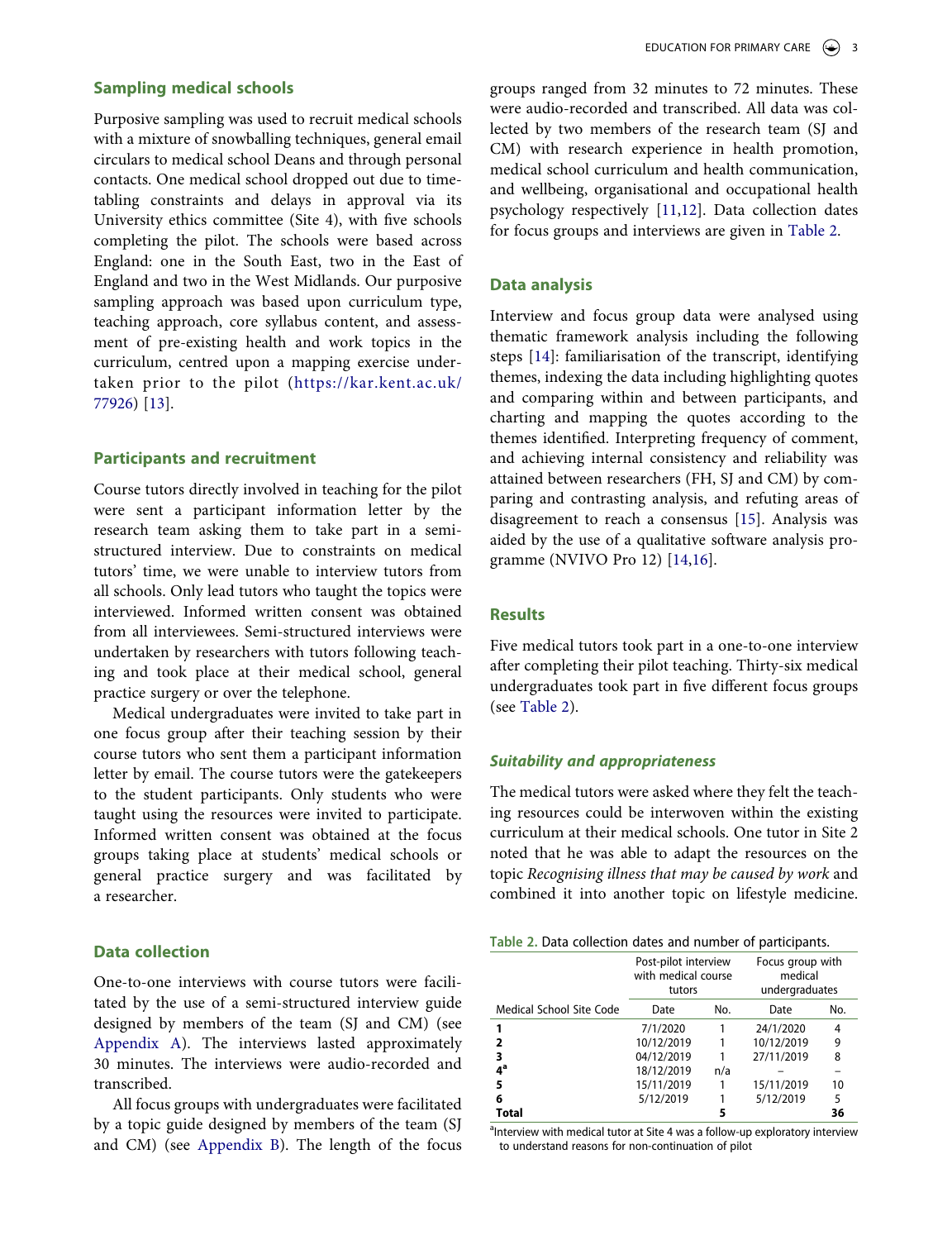Two tutors (at Sites 3 and 6) commented that the materials on *Work & health* would also be suitably delivered within public health. The tutor at Site 6 explained that she included the new materials as part of an improving health course within public health, despite topics included in an occupational health module:

. . . the fit note that sort of thing that's all new. But it tied in very nicely with this being public health delivery because it's related isn't it . . . because [we] think about wider determinants, so . . . [it] fits really

nicely in there, and worklessness and health, and work and health . . .

Site 6 Post-pilot interview – Course Tutor

One tutor at Site 5 spoke about incorporating topics on *Work & health, Talking about work with patients* and *Fitness for work and the fit note* during the undergraduates' general practice placements when they had increased clinical contact based in the community (at his University in year three). He explained that having the resources delivered in a relevant context and environment was vital, which he felt should be during students' training in primary care:

... all medical students they say will have a primary care attachment in their training . . . if you want all medical students to have this training they're all going to be in primary care . . .

Site 5 Post-pilot interview – Course Tutor

One undergraduate in Site 5 reflected upon their three sessions and what year of medical school training they felt the health and work topics would be best suited to:

. . . if you want to add on to that then come back to that in the third year but I think first year might be a bit early.

Site 5 Post-pilot focus group – Year 3 Undergraduate Student

This student's view concurs with their tutor's judgement (see above in Site 5), but also felt that introducing the materials in year one would be premature, as the materials could not be covered in depth. This resonates with the comments below from another student who thought years three or four would be suitable, as an assessment could also be introduced:

. . . if they want to implement it in their undergraduate curriculum obviously it's too late for us because they can't assess us so it would have to be in year three or year four.

Site 3 Post-pilot focus group – Year 2 Undergraduate Student

The tutors at Sites 5 and 6 thought the materials were suited to public health and general practice explaining how the topics linked with existing content and context. The comments from students in Sites 5 and 3 suggest that the positioning of the materials was appropriate in years three or four.

# *Attainment and appropriateness of learning objectives*

The tutors (four out of five) perceived that the learning objectives were achieved. One tutor in Site 5 provided explicit reference to specific areas where and how he believed these were achieved during the sessions on *Work and health* and *Talking about work with patients*.

Yeah, I think the ... yeah, the overarching learning objectives, there were four . . . I think the slides achieved that . . .

Site 3 Post-pilot interview – Medical Tutor

Without any specific assessment being included during the actual pilot, it is difficult to establish from the findings categorically if the learning objectives had been achieved. What can be deduced from the data is that the tutors considered that the learning objectives had been attained.

When exploring the undergraduates' views on the learning objectives, some of them commented upon how useful they found these:

*. . . when I look at a lecture I look at the learning objectives because I look at* this is what I need to know

Site 2 Post-pilot focus group – Year 2 Undergraduate Student

I think the first one and the last one; the characteristics of good work and

discussing it with the patient were covered a lot. It might just be that I've

forgotten. I don't remember much about the other two.

Site 1 Post-pilot focus group – Year 2 Undergraduate Student

However, one undergraduate was less concerned about whether the learning objectives were achieved:

Myself I never looked at the learning objectives. I find them a slide of information I don't need to know.

Site 2 Post-pilot focus group – Year 2 Undergraduate Student

The above statement suggests that some of the undergraduates were ambivalent about attainment of learning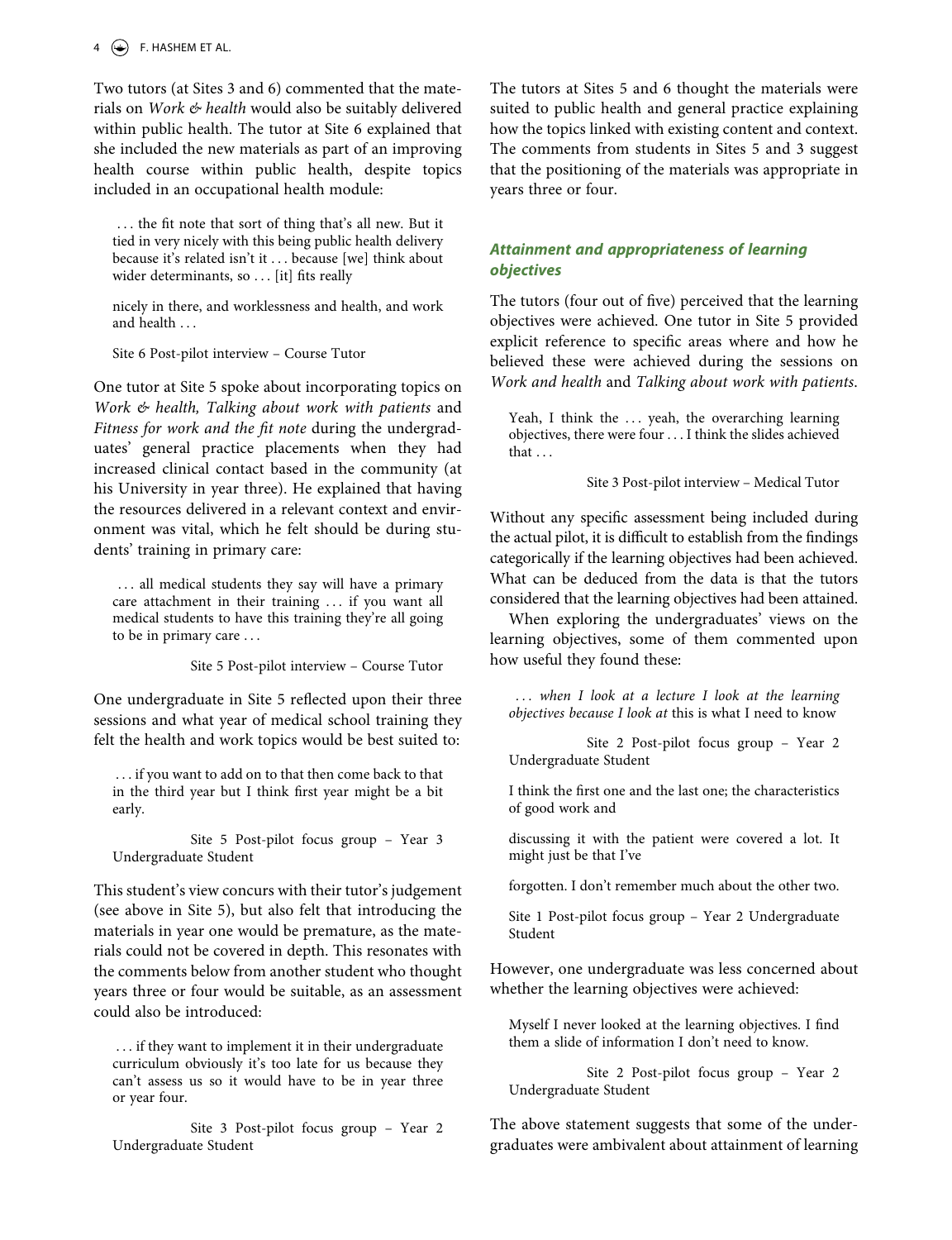objectives, while others felt that they were a critical part of their training.

# *Tailoring and enhancing impact for future delivery*

One tutor spoke about finding it hard to identify where to incorporate the health and work topics at first, but had the foresight and personal autonomy to decide which sets to use:

I had to be quite ruthless and then really pick and choose how I arranged them . . . to make sure that it would make sense to me as a presenter . . . So once I had done that it was ok because I'd picked out the slides that I felt would work as a story for me . . .

Site 6 Post-pilot interview – Medical Tutor

The informant at Site 2 explained how he felt having the health and work resources empowered tutors with a set of tools to tailor-make and introduce them at their schools, which could be adapted in future for different types of curricula:

. . . it's a good start to introduce the topic and we could all develop it further according to our taste and how it fits into each particular curriculum in the different medical schools . . .

Site 1 Post-pilot interview – Medical Tutor

Another two tutors spoke about enhancing impact of the slide-sets by creating new resources such as *videos, roleplaying activities* and *simulated patient teaching* for teaching undergraduates (Site 5 Post-pilot interview – Medical Tutor; Site 3 Post-pilot interview – Medical Tutor).

One student at Site 1 explained that having the topics on *Work and health* and *Talking about work with patients* would be valuable and relevant if delivered at a local level on their general practice placement:

I value that clinical exposure a lot more when I'm on placement and I'd rather have these sorts of slides in the morning like delivered to us

Site 1 Post-pilot focus group – Year 2 Undergraduate Student

Another undergraduate at Site 6 spoke about improving the topic on *Health and work*. This respondent felt that more case studies were needed and the material could be delivered to smaller groups:

. . . if you wanted a bit more engagement maybe at the end have one or two case studies and do small group work at the end of the content

Site 6 Post-pilot focus group – Year 4 Undergraduate Student

In response to the feedback from this student, extra case study exercises have been included to this topic and a separate resource of case studies and small group exercises have been included as a separate resource.

# **Discussion**

This study offers insight of a set of curriculum resources on health and work piloted at five English medical schools. The teaching pilot brought up issues around how and where the slides could be incorporated into the years of study and within an existing area in the timetable, pedagogical questions on tutors' and undergraduates' views on the attainment and appropriateness of learning objectives, and the importance of the learning environment and context to engage students.

The tutors amended and incorporated appropriate topics where they felt the health and work content fitted into an existing module and year of study. The autonomy the tutors were given at their institutions to pilot the materials meant that the health and work topics were delivered around the years and areas deemed suitable by them. Once tutors adapted and amended the resources to complement their own teaching content, they were able to embed the topics into the existing timetable. Of paramount importance is a sense agency that is fostered in those involved in medical education, and for the tutors in our pilot they had an observable perceived level of autonomy in their work [\[17](#page--1-22)].

Four out of five tutors perceived that the learning objectives had been attained during their sessions. Yet, we found some of the students paid little attention to them. Learning objectives serve an important purpose to encourage new adult learners, including undergraduates, to move away from a teacher centred approach to a learner centred approach, and acquire learning skills to take them through their clinical training [\[18\]](#page--1-23). This raises the question of whether students can be expected to know what they need to know and make decisions about their learning needs. However, if the principles of adult learning are to be upheld for this resource, students' responses are important to inform elements of the curriculum, but not to prescribe whole-scale changes to the learning objectives, which are essential to train and deliver safe doctors to society in order to uphold basic minimum standards [\[19](#page--1-24)[,20\]](#page--1-25).

The resources were identified as having greatest relevance for students in public health undergraduate teaching and during general practice placements. Often public health is kept in strict isolation from clinical subjects, due to the broad and complex nature of the discipline, with public health teaching commonly integrated with general practice [\[21](#page--1-26)]. In our study, both tutors and medical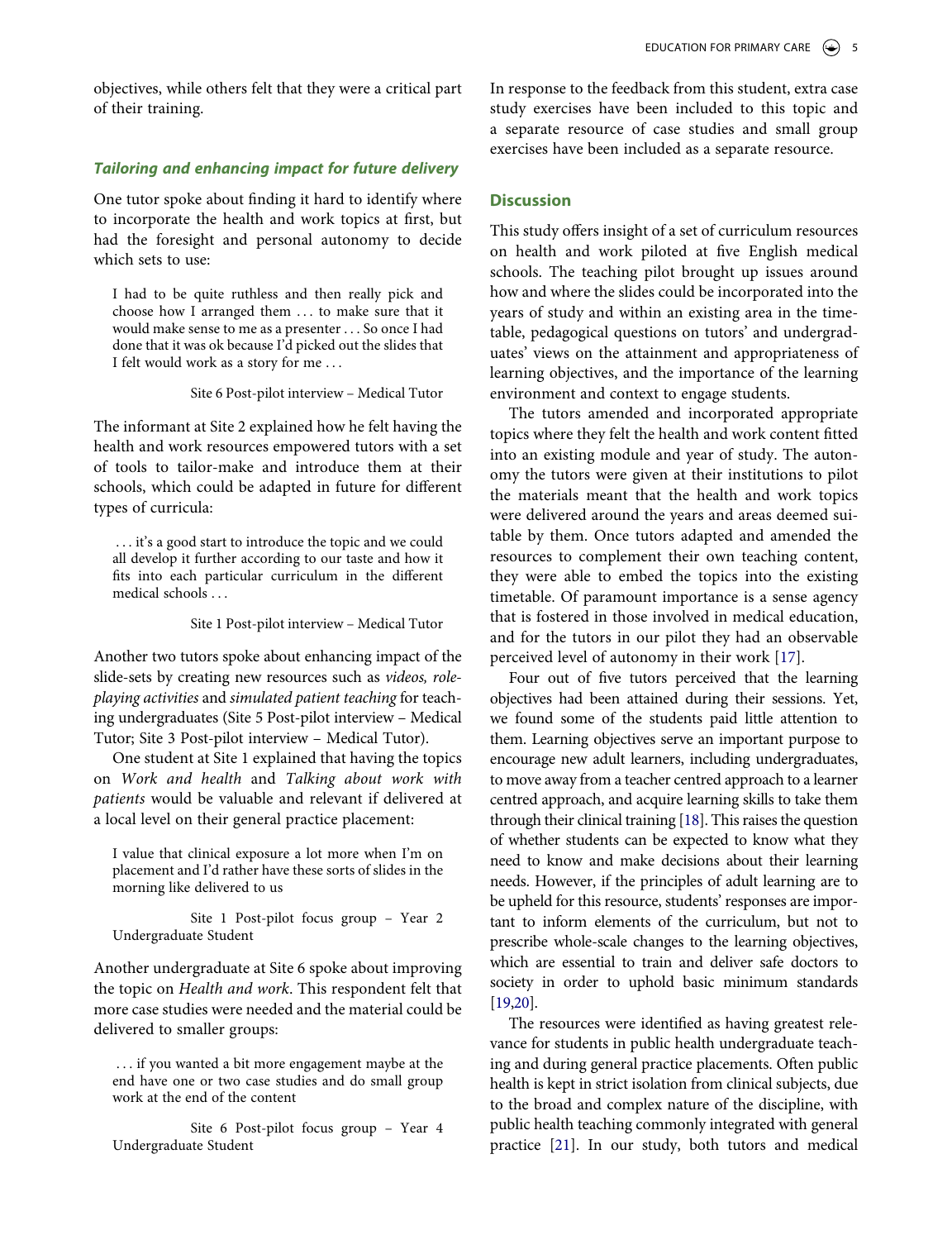students emphasised that the material would be more valuable if delivered on students' general practice placements closer to clinical exposure. Pearce et al. [[22](#page--1-27)] note how teaching in the general practice setting provides the opportunity to expose students to the speciality granting breadth of exposure to health conditions, unique settings and allows for the acquisition of new skills. They also suggest that having students at practices provides GPs a stimulus that encourages reflective practice [\[22](#page--1-27)] and a richer GP-teacher experience [\[23\]](#page--1-28).

## **Strengths and limitations**

The small number of medical tutors interviewed following the pilot drawn from only five English medical schools may impact on the generalisability of the results. We acknowledge that it is possible the tutors may have responded positively about the teaching materials due to links established with the authors. Medical schools who agreed to pilot the resources may have found it easier to incorporate them in a curriculum with specific links to health and work. The number of undergraduates was not evenly spread across the focus groups so participants in larger groups may have been reluctant to share their views, despite efforts from the researchers to minimise the influence of group members. We were unable to collect information on the background of the undergraduates such as socio-economic status, which may have affected their views of the topic and their learning experience. The curriculum topics chosen by the medical course tutors varied, and whilst four out of five tutors taught the same topic (*Work and Health*), the delivery of the content was not always taught as a stand-alone topic, but sometimes combined with others. It is acknowledged that there are limitations using tutors' perceptions about student learning being achieved without a specific assessment being undertaken. Not all of the 16 topics were piloted and therefore feedback was only limited to specific modules and not the entire resource package.

The strength of the study is that the teaching pilot has provided an appreciation of both tutors' and undergraduates' responses to the developed materials in an open, reflective and honest environment. The perspectives of the participants have been pivotal in refining and amending the resources before being shared more widely.

# **Conclusion**

This study offers an insight into the responses of medical undergraduates towards purposefully selected materials on health and work chosen by medical tutors at their respective medical school. The tutors amended and incorporated appropriate topics where they felt the health and work content fitted into an existing module and year of study, and also perceived that the learning objectives had been achieved. We would recommend that consideration is given to including the topics in undergraduate public health teaching and during teaching at general practice placements to enable greater coherence with developing clinical skills.

A selection of authors (FH, SJ, CM and LF) of this paper compiled the final report. A full report of the results of the pilot evaluation with a set of recommendations are available [here.](https://doi.org/10.1080/14739879.2021.1914182)

## **Acknowledgments**

The authors wish to thank the medical schools, tutors and undergraduates for their time in piloting the health and work curriculum resources and taking part in the interviews and focus groups.

We would also like to thank colleagues at Public Health England, Magdalene Mbanefo-Obi and Manuel Ramos, as well as colleagues at the Work and Health Unit, Ailsa McGinty, Bola Akinwale and Zayba Habib-Sharma for their comments on the paper.

#### **Disclosure statement**

The authors report no conflicts of interest.

#### **Ethical approval**

The University of Kent School of Social Policy, Sociology and Social Research SRC Panel [SRCEA id 214] reviewed and approved the evaluation data collection activity in November 2018. Two further amendments were approved in August and November 2019.

#### **Funding**

This work was commissioned by Public Health England and supported by the joint Department for Work and Pensions/ Department for Health and Social Care, Work and Health Unit, under enterprise Grant Bravo Project 4649; Department for Work and Pensions/Department for Health and Social Care, United Kingdom [Bravo Project 4649].

## **ORCID**

Ferhana Hashem D http://orcid.org/0000-0002-2544-1350 Sabrena Jaswal Dhttp://orcid.org/0000-0001-5755-0415 Catherine Marchand **b** http://orcid.org/0000-0003-2092-9127

Lindsay Forbes Dhttp://orcid.org/0000-0002-4654-9520 Naren Srinivasan **http://orcid.org/0000-0002-2995-5359** Stephen Peckham **b** http://orcid.org/0000-0002-7002-2614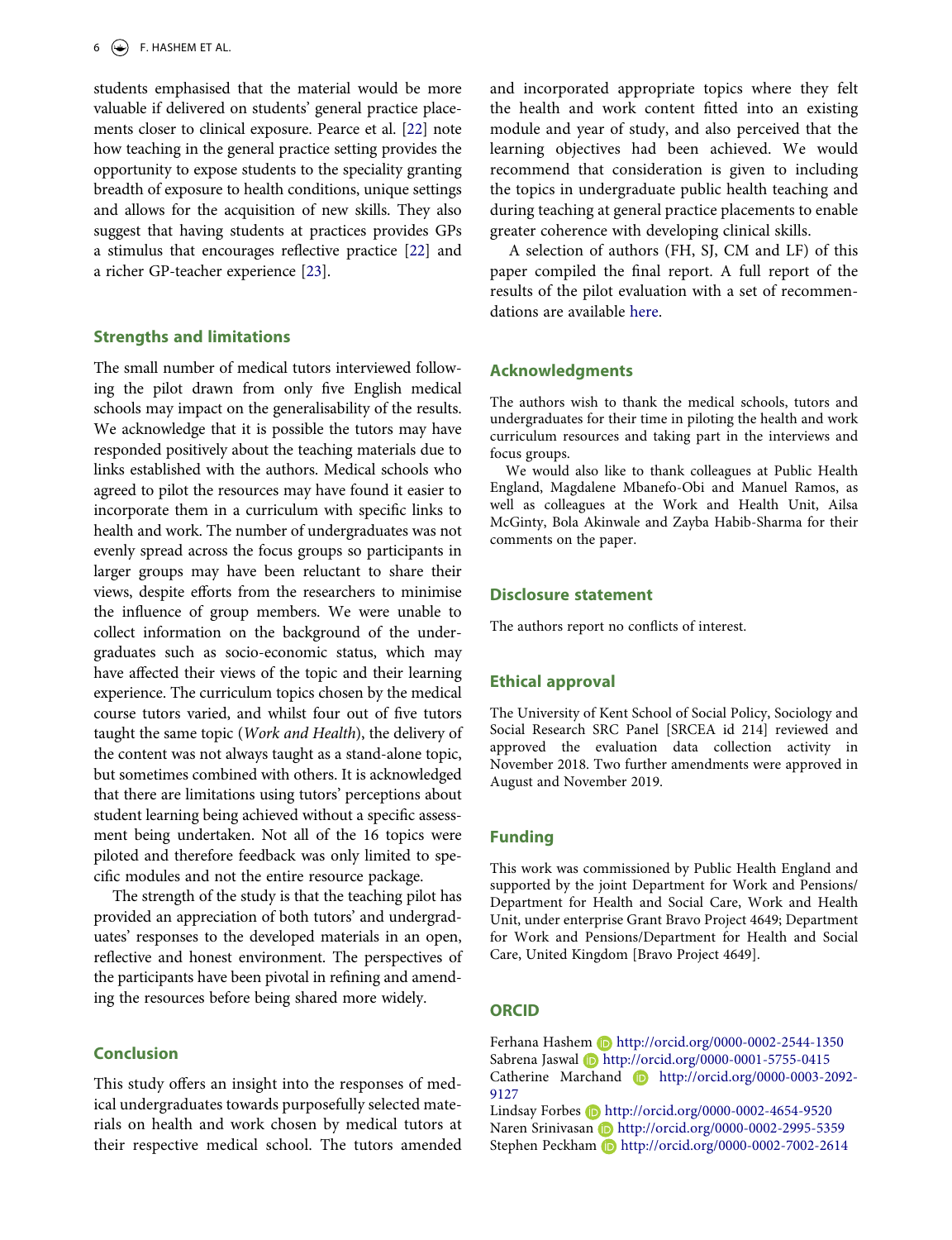## **References**

- [1] General Medical Council. Outcomes for graduates. [2018.](#page--1-29)
- [2] ICF Consulting Services Ltd. Mapping the coverage of health and work topics in health and work topics in undergraduate and undergraduate degree courses in England [Internet]. London: [2017; \[cited 2021 Feb](#page--1-30)  [22\].](#page--1-30) Available from: [www.icf.com](http://www.icf.com)
- [3] Academy of Medical Royal Colleges, Royal College of Nursing, Allied Health Professionals. Healthcare professionals' consensus statement for action statement for health and work. [2019](#page--1-31).
- [4] Department for Work and Pensions, Department for Health. Improving lives the future of work, health and disability. [2017](#page--1-32).
- [5] Waddell G, Burton AK. Is work good for your health and well-being? TSO. Department for Work and Pensions; [2006.](#page--1-33) p. 246.
- [6] Basu S, Poole J, Adisesh A. Occupational medicine A model for teaching occupational medicine. Clin Teach. [2016;](#page--1-34)13(5):363–368.
- [7] Wynn PA, Aw TC, Williams NR, et al. Teaching of occupational medicine to undergraduates in UK schools of medicine. Occup Med (Chic Ill). [2003](#page--1-35)  Sep;53(6):349–353.
- [8] A memorandum prepared by the Education Panel and approved by Council for submission to the General Medical, Council. Fifty year ago: "The teaching of occupational medicine to medical undergraduates". Occup Med (Chic Ill). [2015;443.](#page--1-36)
- [9] Proctor S. Linking philosophy and method in the research process: the case for realism. Nurse Res. [1998;](#page--1-37)5(4):73–90.
- [10] Dyson S, Brown B. Social theory and applied health research. New Ed. Maidenhead, Berkshire, England: Open University Press; [2005.](#page--1-37)
- [11] Ritchie J, Spencer L. Qualitative data analysis for applied policy research. In: Huberman AM, Miles MB, editors. The qualitative researcher's companion. 1st ed. London: Sage Publications; [2002.](#page--1-38) p. 305–329.
- [12] Ritchie J, Lewis J, McNaughton Nicholls C, et al. Qualitative research practice: a guide for social science students and researchers. In: 2d ed. London: SAGE Publications Ltd; [2014](#page--1-38). p. 430.
- [13] Courses at medical school [Internet]. British Medical Association. [2020](#page--1-39) [cited 2020 Sep 15]. Available from: [https://www.bma.org.uk/advice/career/studying](https://www.bma.org.uk/advice/career/studying-medicine/becoming-a-doctor/course-types)[medicine/becoming-a-doctor/course-types](https://www.bma.org.uk/advice/career/studying-medicine/becoming-a-doctor/course-types)
- [14] Ritchie J, Spencer L. Qualitative data analysis for applied policy research. In: Bryman A, Burgess R, editors. Analysing qualitative data. London: Routledge; [1994.](#page--1-40) p. 173–195.
- [15] Olesen V, Droes N, Hatton D, et al. Analyzing together: recollections of a team approach. In: Bryman A, Burgess RG, editors. Analyzing qualitative data. London and New York: Routledge; [1994](#page--1-41). p. 111-128.
- [16] Bazeley P, Jackson K. Qualitative data analysis with NVivo. London: SAGE Pubications; [2013.](#page--1-40) p. 307.
- [17] Kusurkar RA, Croiset G. Autonomy support for autonomous motivation in medical education. Med Educ Online. [2015;](#page--1-42)20(1):27951.
- [18] Dacre JE, Fox RA. How should we be teaching our undergraduates? Ann Rheum Dis. [Internet]. [2000](#page--1-43);59 (9):662–667. Available from: [www.annrheumdis.com](http://www.annrheumdis.com)
- [19] Rosenthal J, Ogden J. Changes in medical education: the beliefs of medical students.
- [20] Millar E, Baker MG, Howden-Chapman P, et al. Involving students in real-world research: a pilot study for teaching public health and research skills. BMC Med Educ. [2009;](#page--1-44)9(1). DOI:[10.1186/1472-6920-](https://doi.org/10.1186/1472-6920-9-45) [9-45](https://doi.org/10.1186/1472-6920-9-45)
- [21] Stone DH. Public health in the undergraduate medical curriculum-can we achieve integration? J Eval Clin Pract. [2000](#page--1-45);6(1):9–14.
- [22] Pearce R, Laurence CO, Black LE, et al. The challenges of teaching in a general practice setting. Med J Aust. [Internet]. [2007;](#page--1-46)187(2):129–132. Available from: [www.](http://www.mja.com.au) [mja.com.au](http://www.mja.com.au)
- [23] Sturman N, Régo P, Dick ML. Rewards, costs and challenges: the general practitioner's experience of teaching medical students. Med Educ. [2011](#page--1-47) Jul;45 (7):722–730.

# **Appendix A Semi-structured interview schedule for course tutors**

**Developing Undergraduate Curriculum Resources on Health and Work** (**Post Pilot Phase**)

#### *Background*

- (I) Please could you tell us a about your experience with teaching undergraduate medical school students? What courses have you previously and/or currently teaching at the undergraduate level?
- (II) How long have you been a course tutor at this specific institution?
	- a. What other courses have you taught to undergraduate medical school students?
	- b. What teaching approach do you employ when teaching (i.e. traditional, integrated, problem-based learning, course-based learning, enquiry-based learning)? *(Provide a definition of each learning approach)*
	- c. Are you aware of the overall teaching approach employed at this intuition (i.e. traditional, integrated, problem-based learning, course-based learning, enquiry-based learning)? *(Provide a definition of each learning approach)*
	- d. Is the teaching of undergraduate medical school curriculum based on a spiral curriculum? *(Provide definition of spiral curriculum: spiral curriculum is a course of study in which students will see the same topics throughout their schooling. Each encounter will increase in complexity thus reinforcing the previous learning)*

#### *Health and Work in the Medical Curriculum*

(I) What is your first thought when you think of 'health and work'? What does that term mean to you?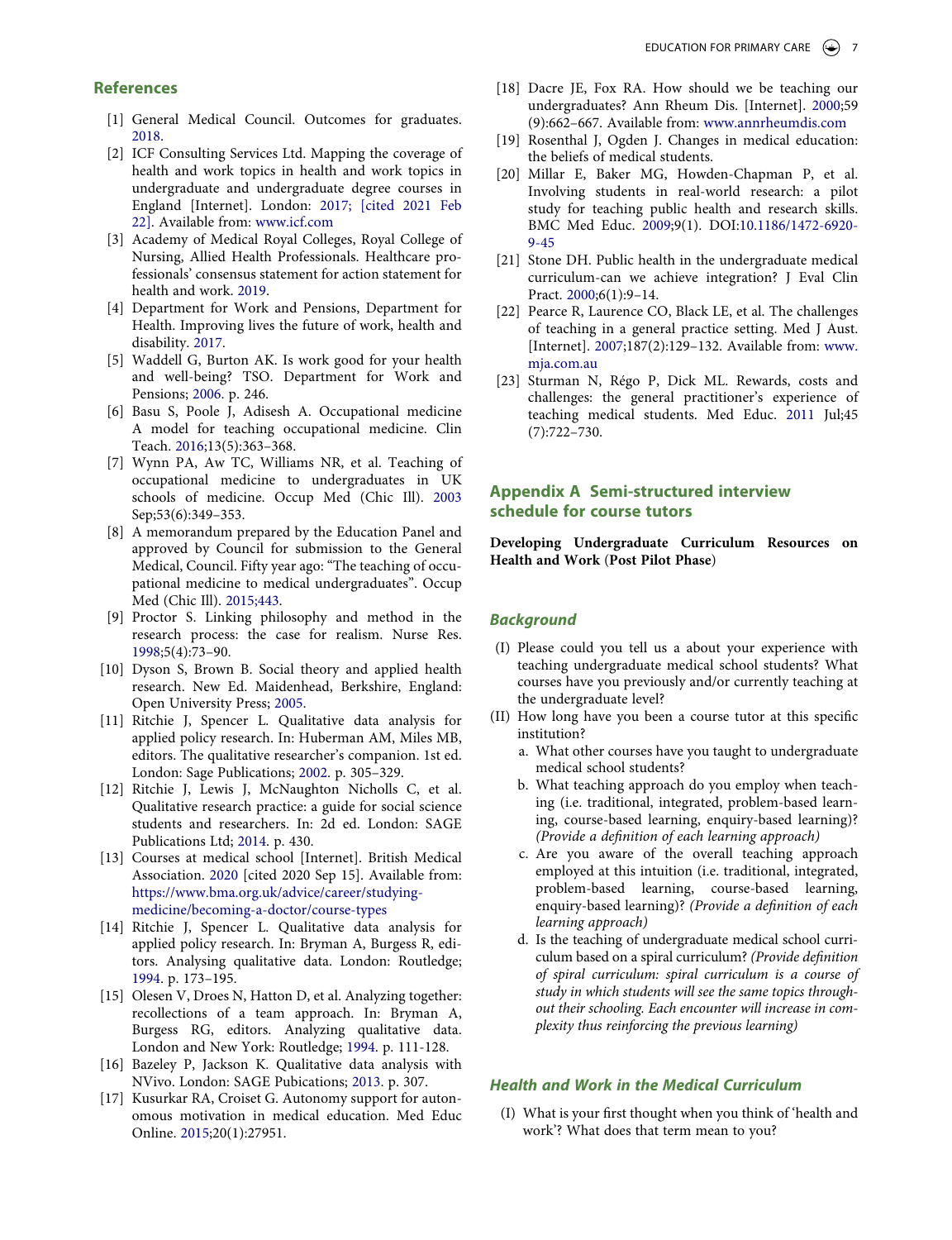$8 \quad \Leftrightarrow$  F. HASHEM ET AL.

- (II) Have you seen elements/have you taught elements of health and work previous to these Health and Work Curriculum Resources being piloted at this institution?
- (III) Do you feel there is a natural fit for the topic of Health and Work within the undergraduate medical school curriculum?
- (IV) How best could this resource engage students if there was not an assessment attached to the health and work module?

# *The Curriculum Resources on Health and Work (participants will be shown a few of the slide sets on health and work topics they were taught in order to remind them)*

- (I) What were your first impressions of this slide set?
	- a. Do you think this format allowed you to better understand the material?
	- b. What changes would you make to this set of resources if they were to become widely utilised in undergraduate medical schools in the UK?
- (II) Did the resources address the learning objectives as outlined at the outset of the slide set?
- (III) Where in the curriculum was this resource taught and was the content at an appropriate level given the year of study it was taught in?
- (IV) What worked well and what still needs to be improved with this resources set?
- (V) Can you recall and explain briefly how you taught this resource set?
- (VI) How did you find the supplementary lecture notes? Did you feel you needed additional training requirements to teach this slide set?
- (VII) How do you think this resource slide set should be taught (i.e. online only, mixed approach etc.)?
- (VIII) What do you feel are the limitations with introducing the health and work teaching materials to the cohort it was taught to?

## *Feasibility*

- (I) Can you see such a resource becoming a standard part of the learning curriculum? Please elaborate.
- (II) Where in the overall curriculum could you see this resource being best placed (i.e. where in the overall undergraduate medical school curriculum and what format i.e. large classes, tutorial sessions)?
- (III) What aspects of this curriculum do you think have the potential to improve undergraduates' understanding of approaching health and work conversations with potential patients?
- (IV) What does this resource set need in order to have longevity within the medical schools?
- (V) **As a course tutor, where do you feel this content should be hosted for ease of access?**
- (VI) **Are you familiar with Health Education England's (HEE) e-Learning for health care?** *(If no, provide the interviewee with a brief description and show one of the programmes i.e. cultural competence).*
- a. **What are your thoughts on having the content being hosted on this platform?**
- b. **Do you have a preference with how the content should be accessed via HEE (i.e. login/password)?**

Final Question: Is there anything else you would like to add that you think would be helpful to this discussion?

Thank you for your time

# **Appendix B Student focus group topic guide**

**Developing Undergraduate Curriculum Resources on Health and Work (Post Pilot Phase)**

#### *Background*

- (I) Please could you tell us where you study and what year of your studies you are currently in?
- (II) Are you aware of the teaching approach employed at the medical school you attend (i.e. traditional, integrated, problem-based learning, enquiry-based learning)? *(Provide a definition of each learning approach)*
- (III) Are you aware if the teaching is based on spiral curriculum? *(Provide definition of spiral curriculum: spiral curriculum is a course of study in which students will see the same topics throughout their schooling. Each encounter will increase in complexity thus reinforcing the previous learning)*

#### *Health and Work in the Medical Curriculum*

- (I) What is your general view of health and work topics in undergraduate medical education?
- (II) Have you come across such topics in your undergraduate medical education before the health and work resource slide set was piloted with your university/ institution?
	- a. If yes, can you elaborate (i.e. description of what was taught, what year, were you assessed on this competency)?
- (III) Health and Work resources aside, how would you rate the topic of health and work in terms of importance (10 being very important and 1 being not important at all)? Has that number/rating changed since being introduced to this resource slide set? Please explain.

#### *Placements*

- (I) Does your school offer student placements? Are you aware where the placements are, if so could you elaborate?
	- a. xIf a placement on 'health and work' was offered at a GP surgery or at the Department for Work and Pensions would you be interested? Please explain.